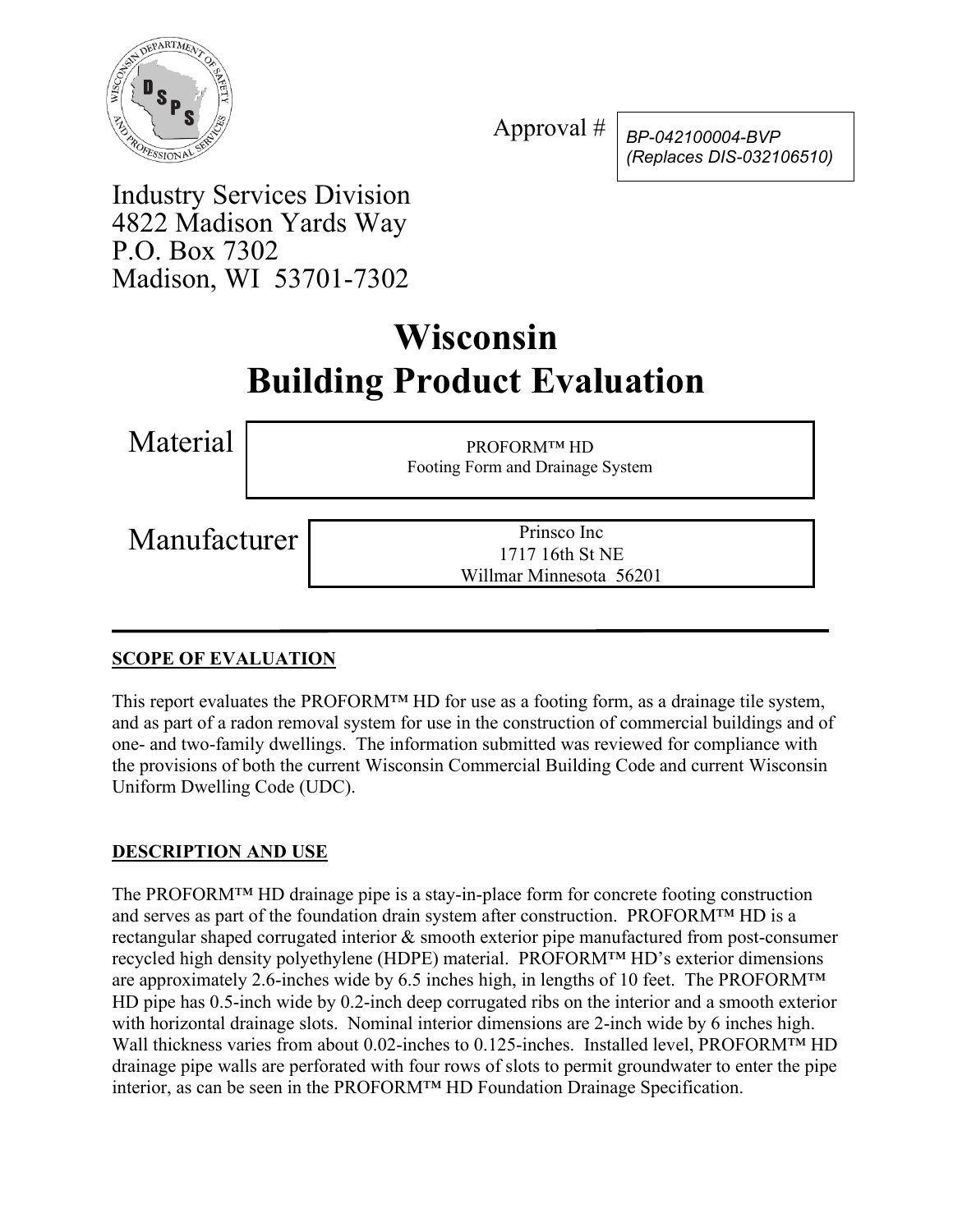#### Commercial Building Product Evaluation No. BP-042100004-BVP Page 2

For typical footing construction, the connection detail for the bleeder (cross-over) connections between the inner and outer PROFORM™ HD drains is as follows: a hole is cut into the PROFORM™ HD using a hole saw and a HDPE adapter is inserted into the hole. The process is repeated on the opposite side of the footing, and a length of corrugated HDPE pipe is connected between the adapters. This connection provides an unobstructed connection between the collector tile and a tile to the sump or outlet. The full area of the adapter is available to conduct groundwater from one side of the footing to the other. This connection offers less resistance to flow than the traditional butt joint connection of drain tiles, which provides only the area of the open joints or perforations. See the PROFORM™ HD Installation Guide for cutting 10' sticks of PROFORM™ HD.



Accessories and fittings include couplings, 45º and 90º elbows, vertical 90º angle pieces for stepped foundations, end caps, single drain outlet, metal grade stakes, steel spacer/spreader straps, and 4-inch PROFROM crossover adapter. Spacer straps ensure equidistant form setup and can serve as a rebar chair. PROFORM™ HD can be used as part of a radon venting system when using the Radon Venting System Guide available from the manufacturer to remove that gas.

#### **TESTS AND RESULTS**

The PROFORM<sup>™</sup> HD has been tested to appropriate sections of ASTM D3350, ASTM F405  $\&$ ASTM F667 standards for Polyethylene pipe and fittings. Safety Data sheet for Prinsco polyethylene pipe and fitting materials is available from the manufacturer, it indicates very low hazard of any sort. A signed report, by an independent testing laboratory or the manufacturer,